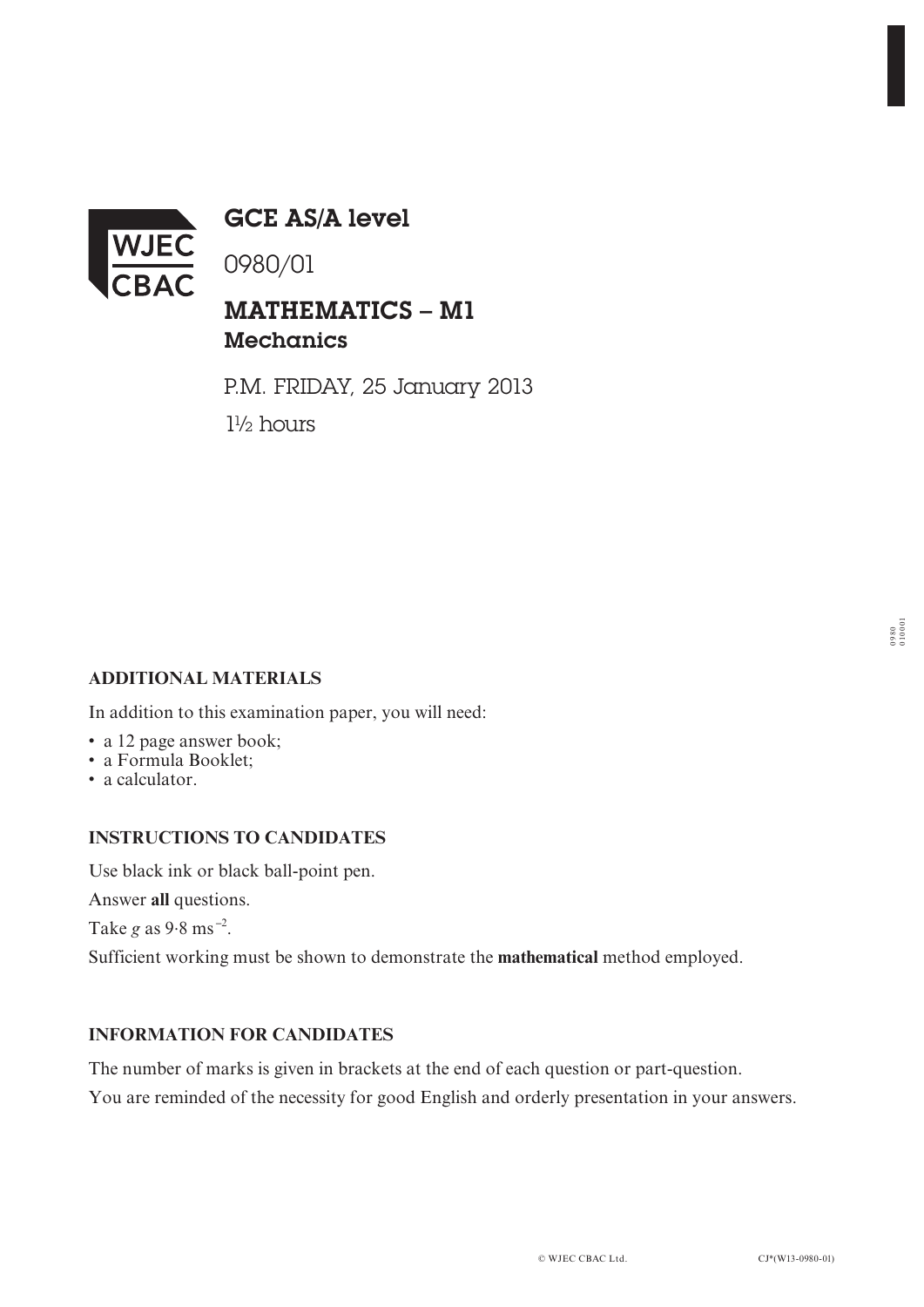- **1.** A car moves with constant acceleration along a straight horizontal road. It passes the point *O* with speed 12 ms<sup>-1</sup>. It then passes point A, 4 seconds later, with speed 32 ms<sup>-1</sup>.
	- *(a)* Show that the acceleration of the car is 5ms**–**2. [3]
	- *(b)* Determine the distance *OA*. [3]
	- *(c)* The point *M* is the midpoint of *OA*. Calculate the speed of the car as it passes *M*. Give your answer correct to one decimal place. [3]
- **2.** *(a)* Two particles *A* and *B* lie at rest on a smooth horizontal surface. Particle *A* has mass 3kg and particle *B* has mass 7kg. Particle *A* is projected with speed 4ms**–**1 towards particle *B* and collides directly with it. When the particles collide, they coalesce to form one particle.
	- (i) Write down the coefficient of restitution between the particles.
	- (ii) Determine the speed of the combined particle after the collision. [4]
	- *(b)* Another particle of mass 6kg travelling with speed 5ms**–**1 collides directly with a vertical wall and rebounds. The coefficient of restitution between the particle and the wall is  $0.25$ .
		- (i) Calculate the speed of the particle after the collision with the wall.
		- (ii) Find the impulse exerted by the wall on the particle. State your units clearly. [5]
- **3.** A particle is projected vertically upwards with an initial speed of 15ms**–**<sup>1</sup> from a point *A*, which is 1. 2m above horizontal ground.
	- *(a)* Determine the time taken for the particle to reach the ground. Give your answer correct to one decimal place. [4]
	- *(b)* Suppose a heavier particle is projected vertically upwards from the same point *A* and with the same initial speed of 15ms**–**<sup>1</sup> . Would the time taken for the particle to reach the ground be greater, the same, or less than your answer in *(a)*? Give a reason for your answer. [1]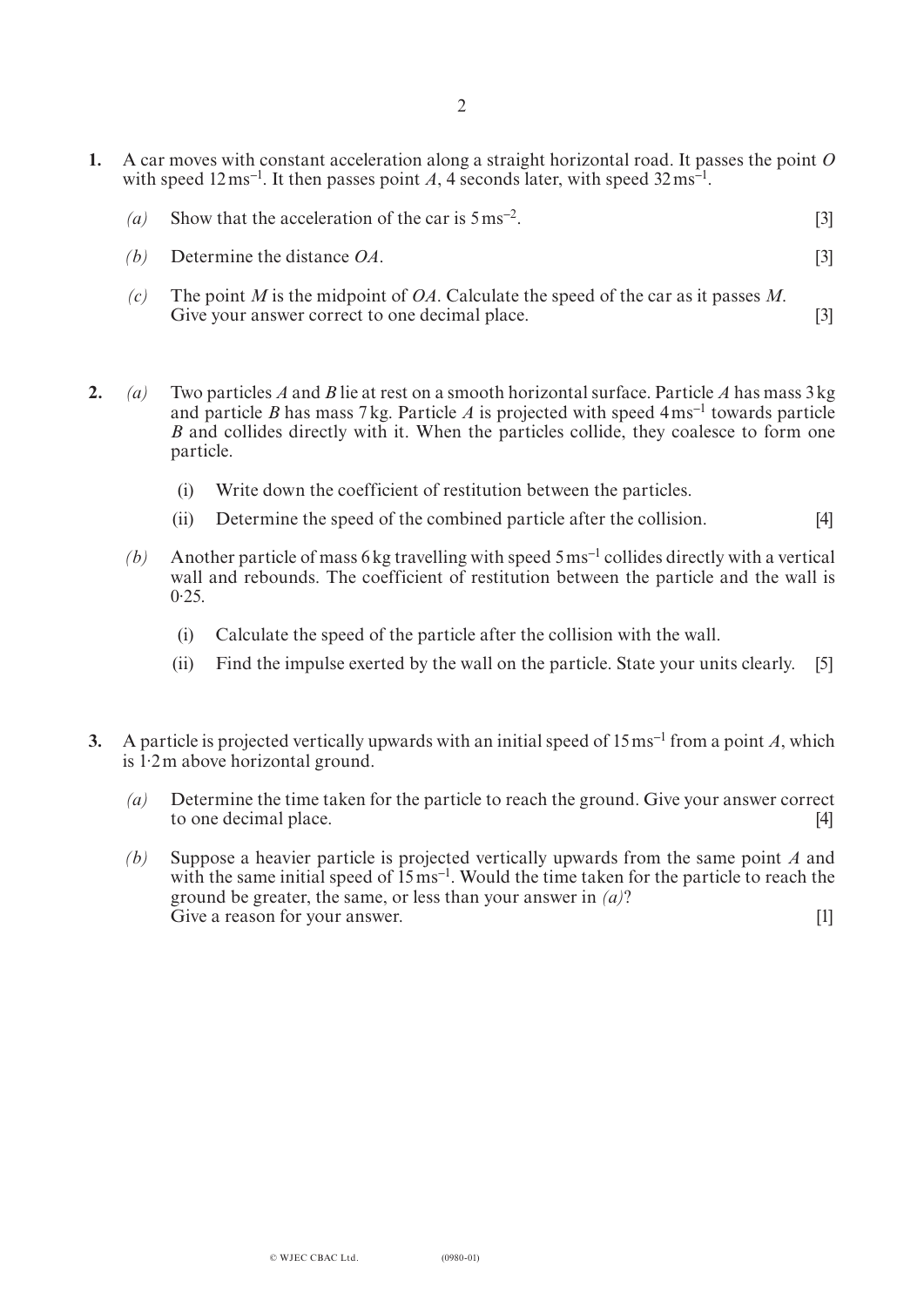**4.** The diagram shows four forces acting at a point *A* in a horizontal plane.



Given that the forces are in equilibrium, calculate the value of *P* and the value of *Q*. Give your answers correct to one decimal place. [7]

- **5.** An object of mass 75kg lies on a rough plane, which is inclined at an angle of 25° to the horizontal. The coefficient of friction between the object and the plane is 0. 3. A force of magnitude *T*N acts on the object in a direction parallel to a line of greatest slope of the plane.
	- *(a)* Given that the object is just prevented from sliding down the plane, calculate the value of T. of  $T$ .  $[6]$
	- *(b)* Given that  $T = 0$ , find the magnitude of the acceleration of the object. [3]
- **6.** A parcel of mass 25kg is on the floor of a lift, which is descending with an acceleration of *a*ms**–**2. The mass of the lift is 775kg.
	- *(a)* Given that the tension in the lift cable is 6500N, calculate the value of *a*. [3]
	- *(b)* Find the magnitude of the reaction of the floor of the lift on the parcel. [3]

# **TURN OVER**

0980 010003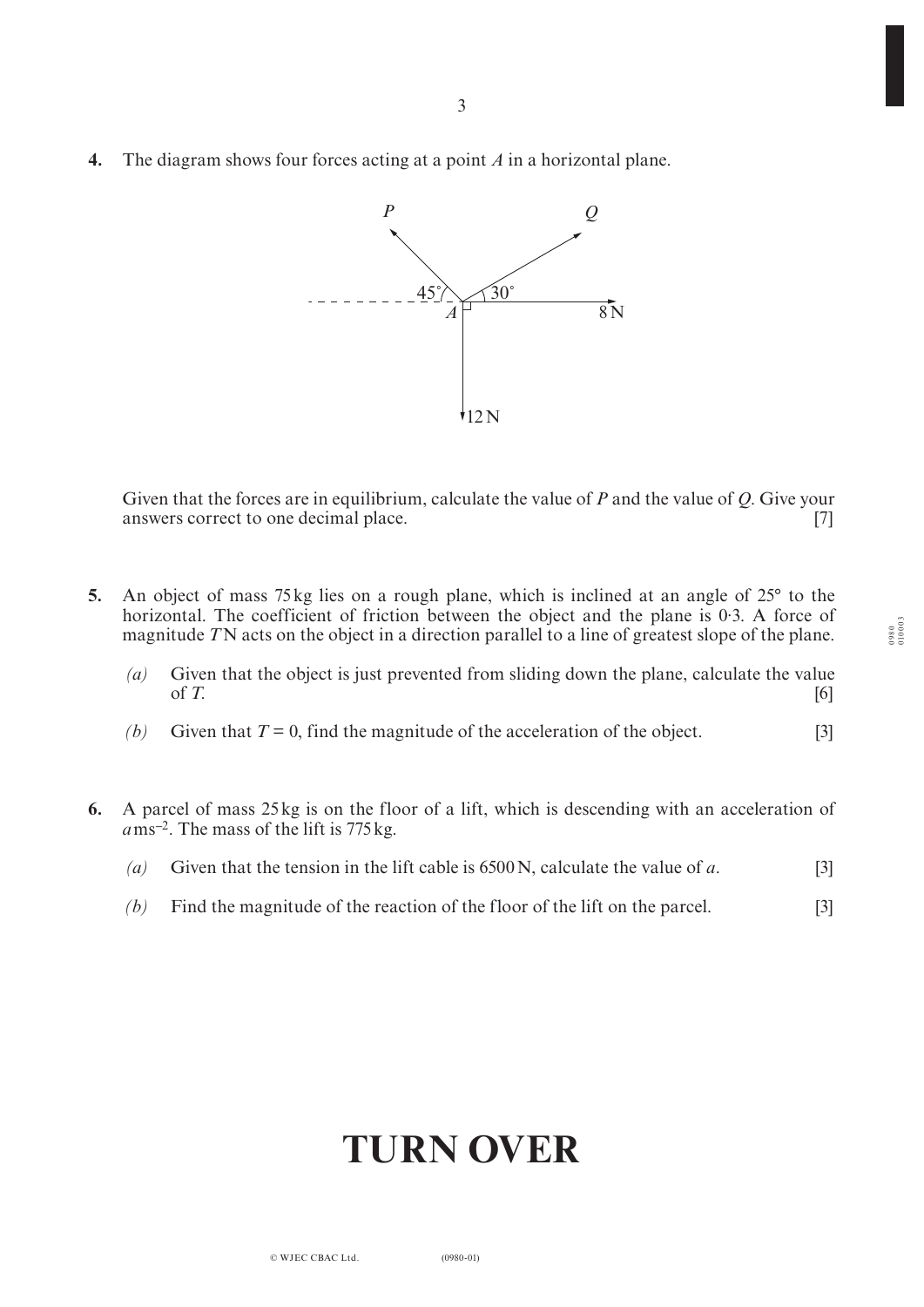**7.** A uniform beam *AB*, of length 6m, rests in a horizontal position on two smooth supports at *C* and *D*, where  $AC = 1$  m and  $BD = 1.2$  m, as shown in the diagram.



- *(a)* When a vertical force of magnitude 1800N is applied upwards to the beam at the end *A*, the beam is about to tilt about the support at *D*. Determine the weight of the beam. [5]
- *(b)* The vertical force is now removed so that the beam is resting in equilibrium on the two supports. Calculate the magnitude of the reaction of each of the supports at *C* and *D* on the beam. the beam.  $[5]$
- **8.** The diagram shows a body *A*, of mass 5kg, lying on a smooth horizontal table. It is connected to another body *B*, of mass 9kg, by a light inextensible string, which passes over a smooth light pulley *P* fixed at the edge of the table so that *B* hangs freely.



Initially, the system is held at rest with the string taut. A horizontal force of magnitude 126 N is then applied to *A* in the direction *PA* so that *B* is raised. Find the magnitude of the acceleration of *A* and the tension in the string. [7]